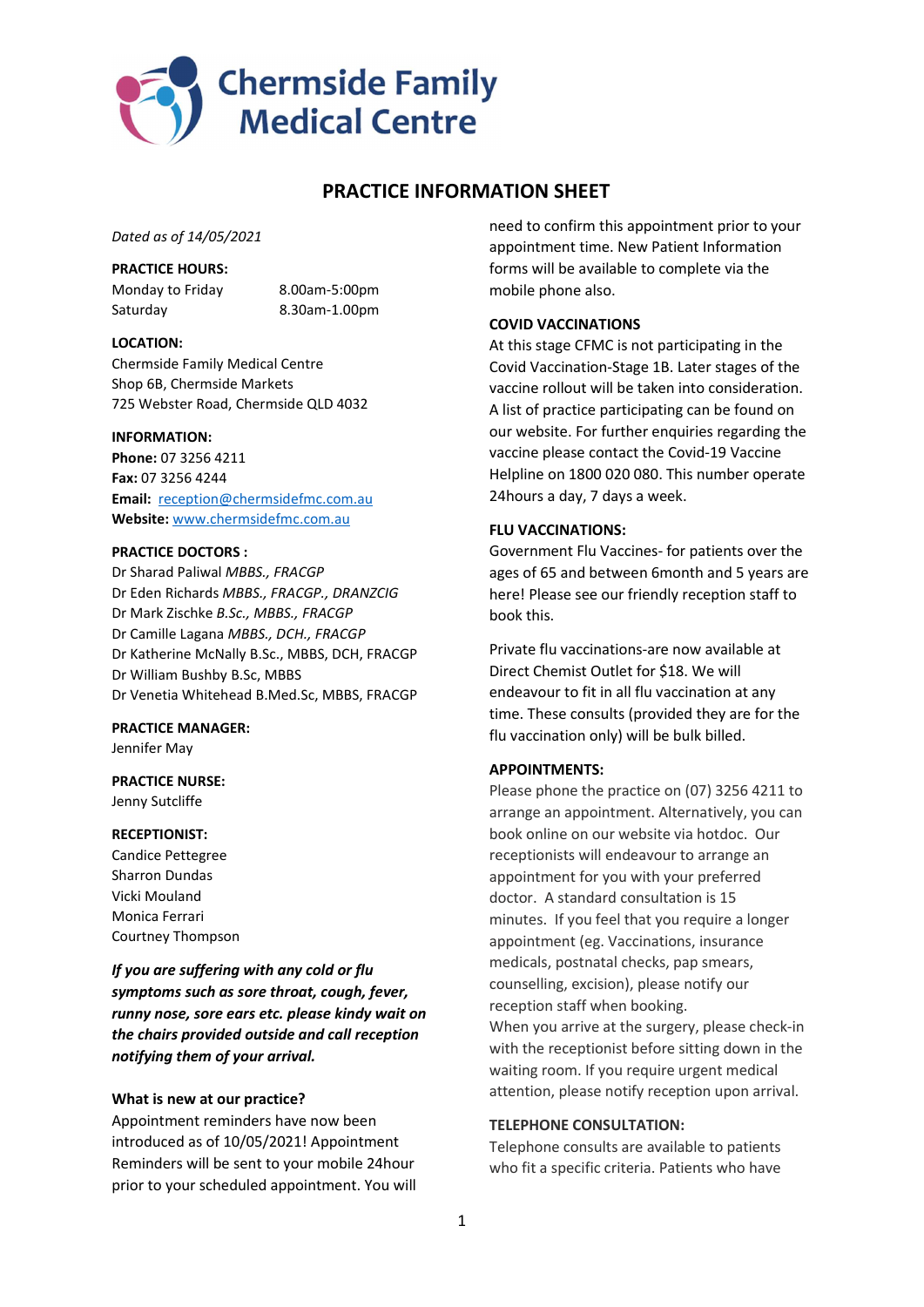

been seen in the practice within the last 12months and are suffering cold or flu symptoms may be eligible for these telephone consults. Standard fees do apply for telephone consults. Payment can be made via the phone.

## CANCELLATIONS AND MISSED APPOINTMENTS:

If unexpected circumstances occur and you need to cancel your appointment, please call as soon as possible- cancellations with less than 24 hours' notice may incur a cancellation fee.

## PRACTICE BILLING:

Chermside Family Medical Centre is a private billing practice and a fee is payable on consultations if you are between the ages of 16 and 75. Bulk billing is available for children under the age of 16 years and patients over 75 years of age, or Veteran's with a gold card. Pensioners and Health Care Card holders will be charged a discounted rate. There may be variation in fees between doctors based upon content, time and frequency of consultations. The Reception staff can provide patients with a full list of our consultation fees, or they can be found on the front reception desk or on this

website. We have endeavoured to keep fees affordable to ensure all patients have access to essential healthcare.

#### AFTER HOURS CARE AND EMERGENCY CARE:

Our surgery is affiliated with Australian After Hours Doctors. This is a service providing home visits after hours for the unwell patient. It is a bulk billed service for patients of our practice. Australian After Hours Doctors' can be contacted on 1300 466 337, or you can click on the link to their website from our home page. Alternatively, The Prince Charles Hospital Emergency Department or Brisbane Northside Emergency are available to our patients who are in need of medical care after hours. If you feel your medical condition is an emergency, please dial 000.

## HOME VISIT:

These are available to our regular patients in certain circumstances. This is up to the doctor's discretion to book these appointments only. Fees can range from \$100-\$300 for these visits. For more information please contact reception

to discuss.

#### COMMUNICATION/TELEPHONE POLICY:

Our friendly reception staff are available to make bookings and help in any way. Please phone for an appointment. Our staff will endeavour to give you a time with the doctor of your choice. If you see another doctor and you want your usual doctor to be informed of your visit, please let us know.

Urgent medical problems and emergencies will always be dealt with promptly. This is to ensure that all patients receive optimal care and time during consultations. Phone access to our doctors is available. However, our doctors cannot be disturbed during a consultation and therefore, if you phone, staff can take a message and arrange for the doctors to phone you back. Our Doctors often cope with a large volume of requests on a daily basis; they will return your call at their earliest convenience. MANAGEMENT OF PATIENT HEALTH

## INFORMATION:

Our practice is committed to maintaining the confidentiality of your health information. For more details, please ask to see our privacy policy.

### PATIENT FEEDBACK:

If you have any concerns, complaints or suggestions about any aspect of our service we would appreciate hearing about them, as we take such matters seriously, you can do so by: -Phoning our Practice Manager, Jennifer on 07 3256 4211

-Using the enquiry form on our website at; www.chermsidefmc.com.au

-And alternatively, matters which you feel are unable to be resolved within the practice may be referred to the Health Quality and Complaints Commission, PO BOX 3089, Brisbane 4001. Ph: 3120 5999

## HEALTH SERVICES:

We offer a full range of health services to the patients of our practice. Some of the services available to our patients include: Chronic Disease Management, Skin Checks, Workcover, travel medicine (Including Yellow Fever Vaccinations), Mental health, iron infusions,